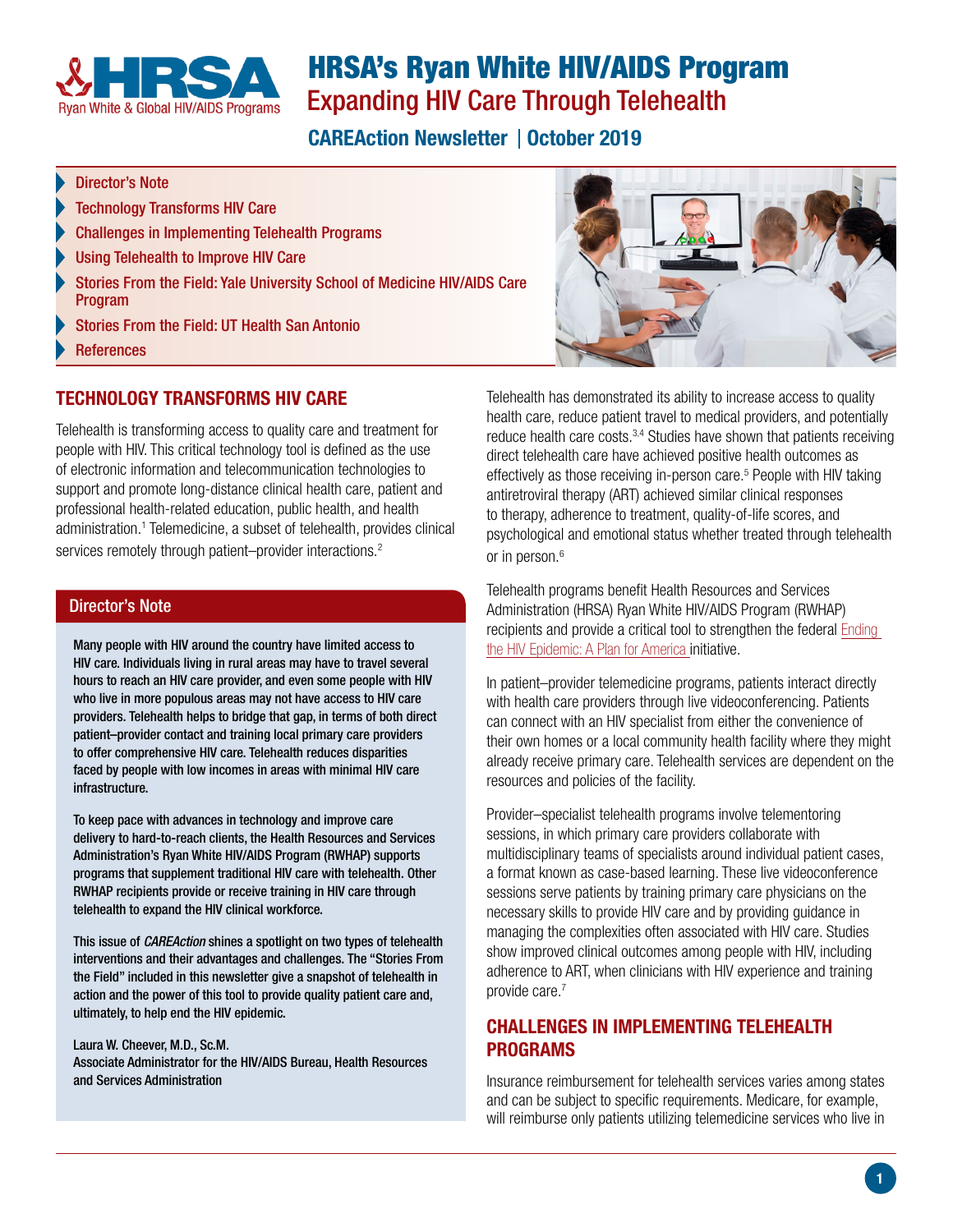<span id="page-1-2"></span>rural locations and attend videoconferences in an approved health care facility. In some states, physicians offering telehealth services must be licensed in the state where the patients are physically located during sessions. Some states require physicians to have an initial face-to-face session with patients before prescribing medicine. Telehealth programs must also satisfy cybersecurity protections by using encrypted and confidential videoconferencing systems that comply with the Health Insurance Portability and Accountability Act. Another potential challenge for organizations includes ensuring access to adequate videoconferencing systems to connect to remote sessions. Lack of patient access to digital devices and technology infrastructure, such as broadband internet, can also be a barrier to telehealth, especially among older HIV patients and those who are minorities, have a low income, or live in a rural area.

# <span id="page-1-0"></span>USING TELEHEALTH TO IMPROVE HIV CARE

HRSA's RWHAP providers have been successfully incorporating telehealth into their programs. Through Part F funding, several RWHAP recipients participate in provider–specialist programs using the established Extension for Community Healthcare Outcomes (ECHO) model. Project ECHO was founded in 2003 at the University of New Mexico to provide telementoring education on hepatitis C virus (HCV) care to primary care providers across the state. Project ECHO's programs have expanded around the globe and now cover a plethora of diseases and conditions, including HIV. Each ECHO program contains a "hub" of specialist experts who telementor, train, and collaborate with community health clinics. Primary care providers seek consultation for changing patient ART regimens, evaluating acute symptoms and mental health concerns, and managing other clinical issues for which no specified guidelines exist.<sup>8</sup> HRSA's RWHAP recipients, such as the Yale University School of Medicine's HIV/AIDS Care Program and the University of Texas Health Science Center at San Antonio (UT Health San Antonio), are using the Project ECHO model to train primary care providers in their regions. These programs are described in this issue's Stories From the Field.

Other RWHAP recipients have delivered telemedicine care directly to patients. Roper St. Francis Healthcare Ryan White Wellness Center in Charleston, South Carolina, connects clients in correctional facilities with health care providers through videoconferencing, negating the logistical and safety challenges of transporting inmates. Roper St. Francis also has installed a video link to its rural facility in Moncks Corner, South Carolina, eliminating a three-hour round trip for patients. Medical Advocacy and Outreach (MAO) of Alabama is using telehealth through HRSA's RWHAP Part C funding to expand primary care services in rural southern Alabama. One-fourth of its Montgomery clinic's patients are served through telemedicine. More than 90 percent of MAO's telehealth patients have reported being extremely satisfied with their telehealth services, and more than 95 percent of MAO patients with HIV receiving telemedicine achieved viral suppression.

### <span id="page-1-1"></span>Stories From the Field: Yale University School of Medicine HIV/AIDS Care Program

The Yale University School of Medicine's HIV/AIDS Care Program was established in 1984, leading the field in early research on understanding HIV transmission. The program has partnered with



community providers and AIDS services organizations for many years. Through funding from HRSA's Curing Hepatitis C among People of Color Living with HIV initiative, an RWHAP Special Projects of National Significance (SPNS) program, Yale has partnered with 12 multisite HIV care clinics and six substance use and syringe service clinics in Fairfield and New Haven counties and the city of New London in Connecticut, most of which are HRSA RWHAP-funded. The New Haven region has a significant impoverished and underserved population. A majority of the people with HIV that these clinics serve are Black/African American or Hispanic/Latino. The RWHAP clinics in the partnership provide key services for uninsured patients, including medical care and treatment, support services, food, housing, and emergency financial assistance. Under the SPNS, the clinics also serve people with HIV who are co-infected with HCV.

People with chronic HCV who also live with HIV tend to have worse clinical outcomes, such as end-stage liver disease or hepatocellular carcinoma, so researchers have identified people with HIV as a priority group in combatting the HCV epidemic. All people with HIV in the partnership's RWHAP clinics are tested for the HCV antibody and, if positive, for viral load indicating chronic HCV. These patients receive oral medications that are 95 percent curative for HCV within eight to 12 weeks.

"We focus on developing the best service delivery model, so that our patients can be effectively treated and managed for HIV and comorbid illnesses," said Yale HIV/AIDS Care Program Director Dr. Merceditas Villanueva. To further these efforts, Yale and its partner clinics have joined the Project ECHO telementoring sessions run by Weitzman Institute in Middletown, Connecticut. Staff consult virtually about active patient cases on alternating Fridays using the Zoom videoconferencing platform. "We ask our clinics to present specific cases that are challenging or illustrative of issues related to HIV and hepatitis C management," explained Dr. Villanueva. The Institute's multidisciplinary faculty provide didactic materials to educate the clinicians participating in the sessions and expand their knowledge base.

The participating clinicians are all frontline providers, ranging from novice to expert in treating patients with HCV. Dr. Villanueva reports that the provider feedback on the ECHO infrastructure has been very positive. Even Dr. Villanueva, herself a seasoned provider, has learned about the practical situations the patients face from the sessions. "The providers are satisfied that their specific questions are being answered," she observed, "and they feel a sense of community even though they are not in the same room together."